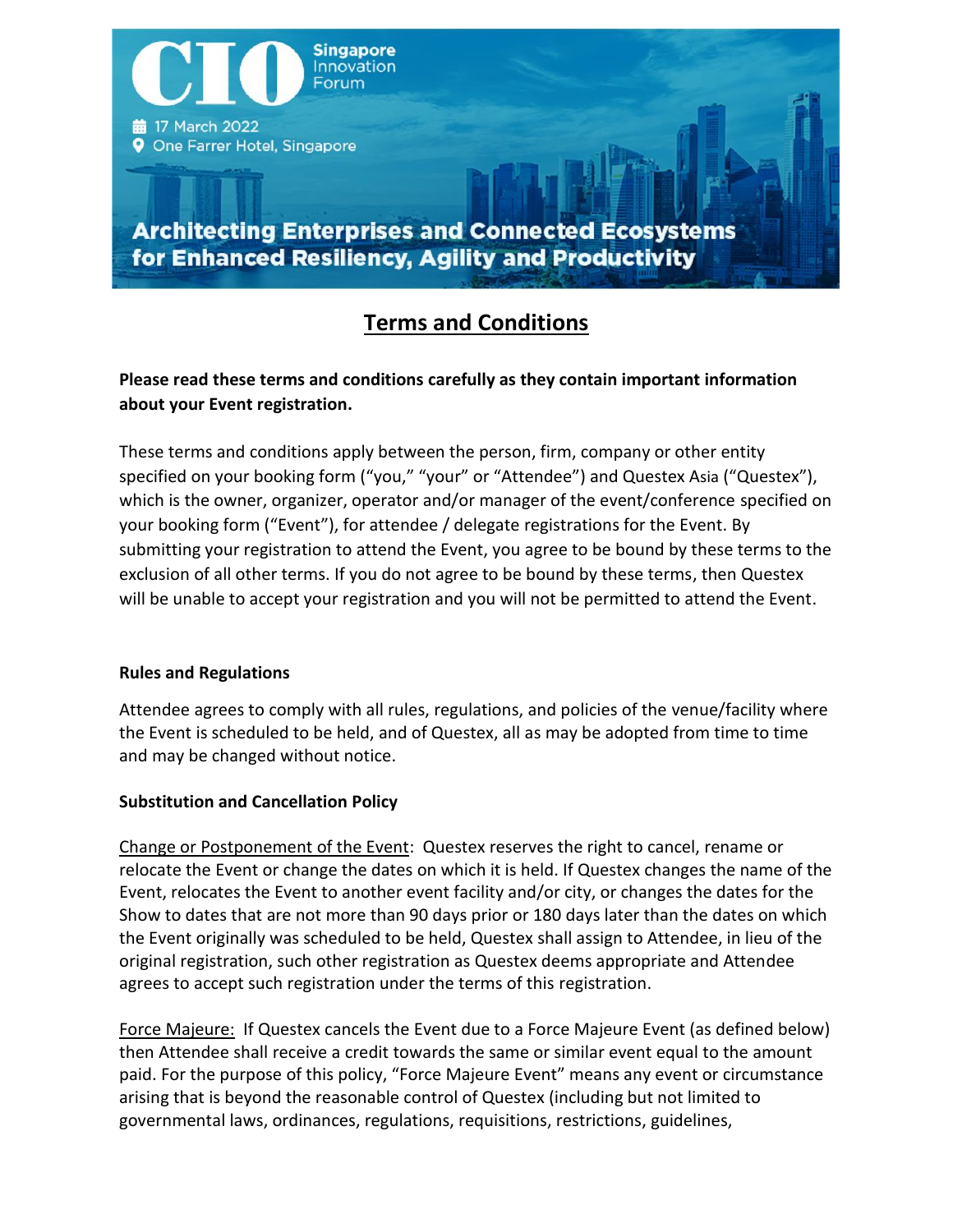recommendations or action, imposition of sanctions, embargo, military action, acts or threats of terrorism or war, mob, civil commotion or riot, health scares (including without limitation, epidemic and pandemic (e.g., COVID-19), whether or not new, ongoing or recurring), fire, acts of God, flood, drought, earthquake, severe weather, disaster, disruption to transportation, third party contractor/supplier failure, venue damage or cancellation, industrial dispute, strikes, labor disputes, interruption/failure of utility service, lack of commodities or supplies, accidents, nuclear, chemical or biological contamination, speaker or participant cancellation or withdrawal, or any other comparable calamity or casualty).

Without limiting the generality of the foregoing, Questex may (at its sole discretion) change the format (including, without limitation, from a physical in-person Event to a virtual Event and vice versa), speakers, participants, content, venue location and program or any other aspect of the Event at any time and for any reason, whether or not due to a Force Majeure Event, in each case without liability.

Substitute Registrations: Substitutions with employees from your organization are welcome at any time but in all other respects delegate / attendee registrations are issued for your personal use only and cannot be shared with any other person during the Event. You may not purchase registrations as agent for any third party, sell or otherwise transfer your registration to others, or exploit the registration commercially or non-commercially in any way. All substitutions must be submitted in writing and approved by Questex.

#### **Event Specific Terms**

Questex may (at its sole discretion) refuse access to, or eject / block from the Event, any person in its absolute discretion, including (without limitation) any person who fails to comply with these terms and conditions or who in the opinion of Questex represents a security risk, nuisance or annoyance to the running of the Event. You agree to comply with all reasonable instructions issued by Questex or the venue owners or operators at the Event.

#### **Photography and Recording at Events**

All unauthorized photography and/or the recording or transmitting of audio or visual material, data or information is expressly prohibited. You consent to Questex undertaking multimedia recording of the Event which may include your participation in the Event as a delegate or attendee (the "Content") and you consent to the use by Questex of any such recording anywhere in the world for promotional, marketing and other purposes. You acknowledge and agree that Questex is the exclusive owner of all rights in the Content and hereby waive any and all: (a) rights in and to such Content, and (b) claims that you may have relating to or arising from the Content or its use. Without limiting the foregoing, you acknowledge and agree to the use of your contact information to receive messages about offerings by Questex, its brands, affiliates and/or third-party partners, consistent with Questex's privacy policy in effect at the time of this registration and which can be accessed by the following link: [https://questex.com/privacy-policy/.](https://questex.com/privacy-policy/)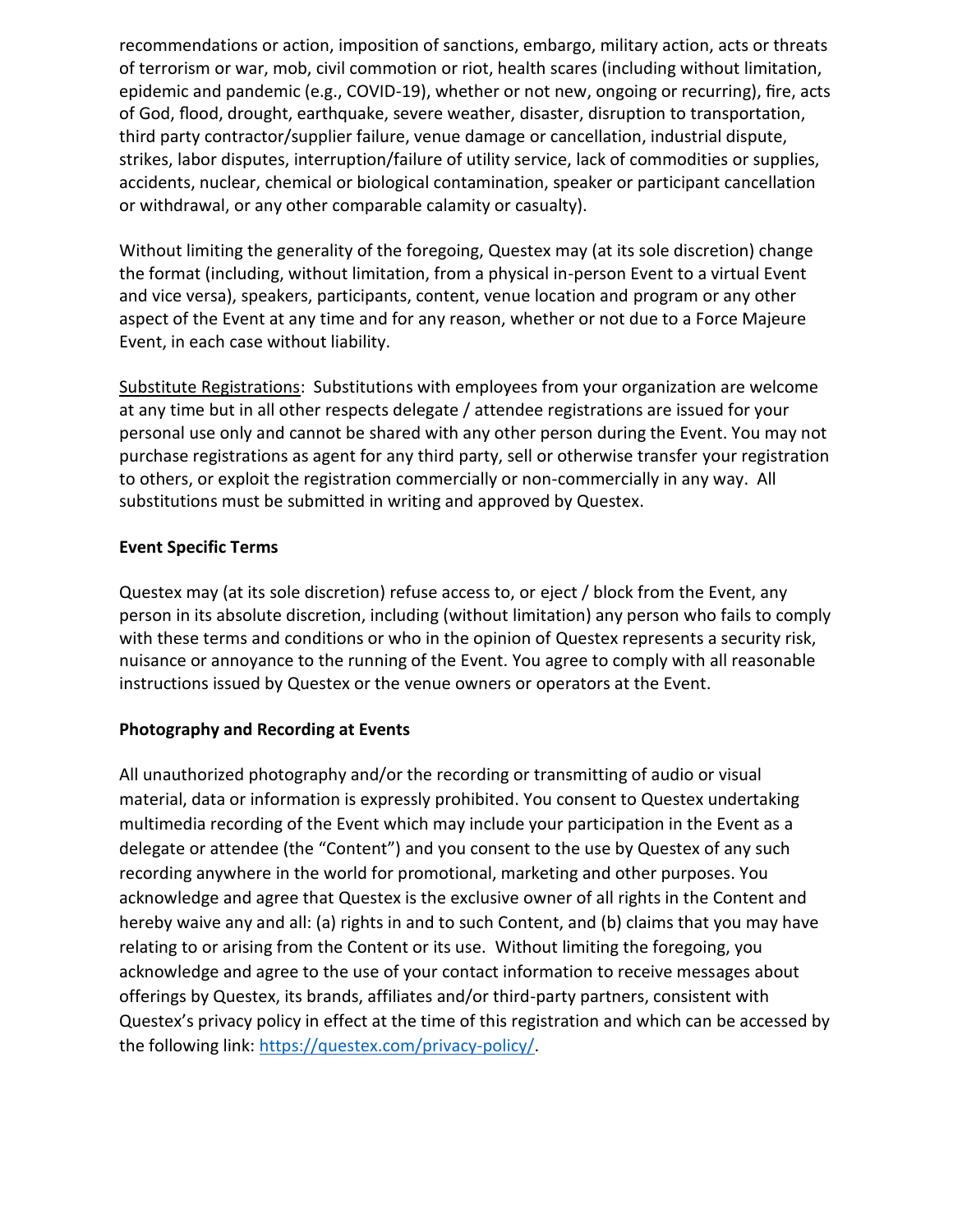#### **Minimum Age Requirement**

All attendees must be at least 21 years of age to register and attend the Event. Registration of children/minors under the age of 21 for show badges is against Event policy. Under no circumstances will anyone under the age of 21 be admitted to the Event, even if accompanied by a parent. Valid identification is required at all times, will be checked and must match name on badge for admittance to all show and sponsored events.

#### **Attendee Dress Code**

Required dress is professional/casual business attire.

#### **Safety on Site**

# **Updated as of 1 January 2022**

On **14 December**, the Multi-Ministry Taskforce (MTF) announced additional measures to prepare for a potential surge of Omicron cases in our community. In line with this, the Singapore Tourism Board ("STB") has updated the Safe Management Measures (SMMs) applicable to MICE events.

- All recovered persons from COVID-19 who are not fully vaccinated will be given a 180-day exemption (reduced from 270 days) after infection to enter settings where vaccinationdifferentiated safe management measures (VDS) are implemented.
- The concession for unvaccinated individuals to perform a pre-event test (PET) in lieu of being fully vaccinated will be removed.
- *Your vaccination status will be displayed in your TraceTogether (TT) and HealthHub application. You will need to bring along your mobile device or updated TraceTogether (TT) app on the day of the event. If you do not have a mobile device, please bring along your working TraceTogether token.*
- *Please do not attend this event if you are under SHN (Stay Home Notice) or received a HRW (Health Risk Warning).*
- Masks are mandatory to be worn by ALL attendees at ALL times except when eating and drinking.
- Attendees to maintain at least one (1) meter safe distance from other attendees at all times.
- Practice frequent handwashing with soap and water. Availability of hand sanitizers in key areas.
- Observe basic respiratory hygiene and cough etiquette.
- Please monitor your health situation 14 days before event and stay at home should you feel unwell.
- Should you feel unwell or experience any physical discomfort, please get in touch with any of our Questex staff on-site.
- Should you be unwell within 14 days after the event, please contact the undersigned. Your contact details will be sent to STB and MOH for contact tracing.